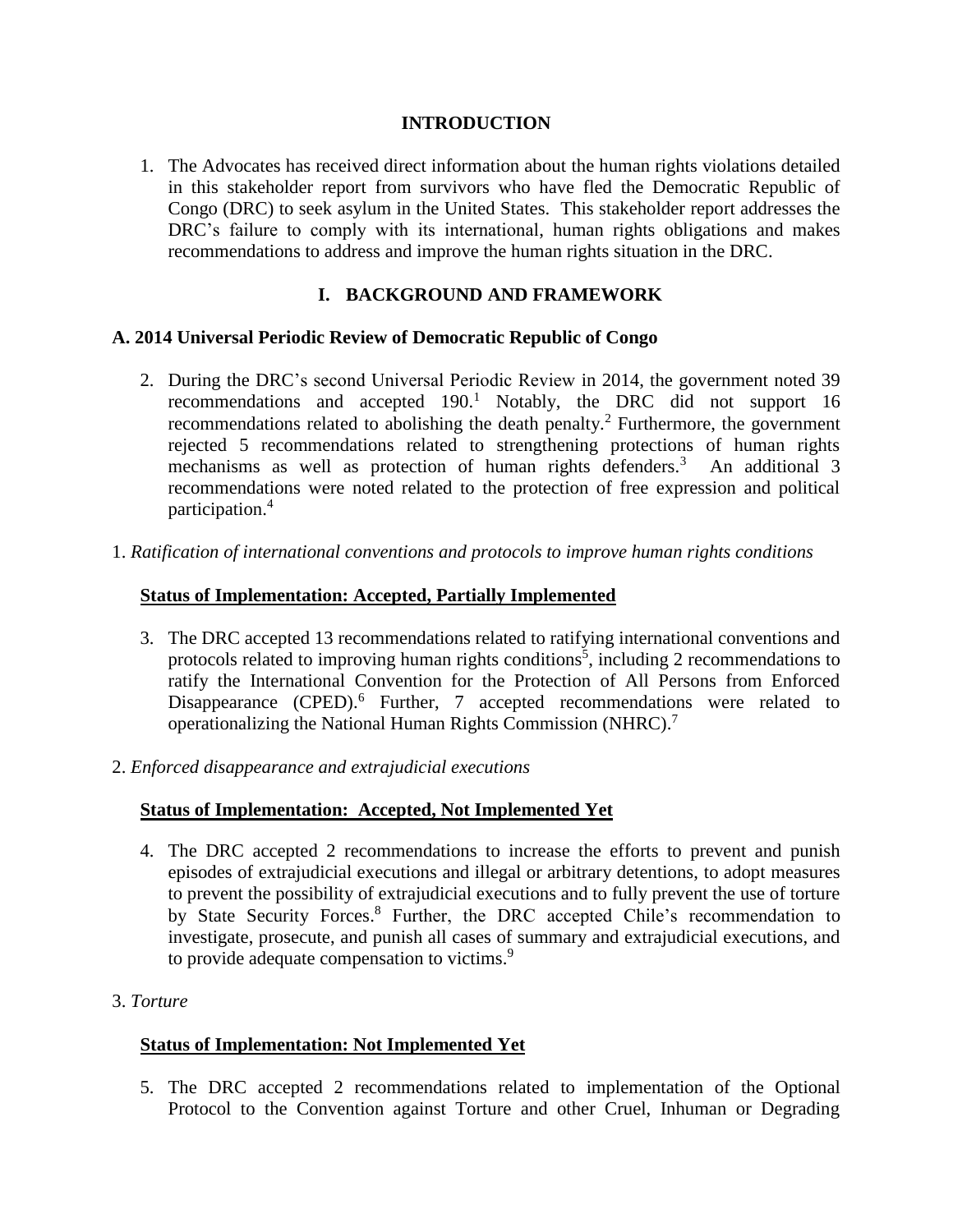Treatment or Punishment (OP-CAT).<sup>10</sup> The DRC further accepted several recommendations to establish a national prevention mechanism to prevent and address torture.<sup>11</sup>

# 4. *Arbitrary arrest, detention and conditions of detention*

# **Status of Implementation: Accepted, Not Implemented Yet**

- 6. The DRC accepted 2 recommendations to investigate ill-treatment in detention including torture increase efforts to prevent and punish episodes of illegal and arbitrary detention<sup>12</sup>. However, the DRC rejected Canada's recommendation to investigate allegations of arbitrary detention of journalists, activists, and political opponent before a special  $election<sup>13</sup>$ .
- 7. Since its last UPR, the Democratic Republic of the Congo has made some limited efforts to improve conditions in prisons as well as to reform obsolete laws regulating the prison system.<sup>14</sup> These efforts, however have been grossly inadequate to address the significant problems with arbitrary arrest and detention, as well as the inhumane and unhealthy conditions of detention.
- 5. *Combatting impunity and reform of the judicial system*

# **Status of Implementation: Accepted, Not Implemented Yet**

- 8. The DRC accepted 13 recommendations related to reforming the judicial system and combating impunity. The DRC accepted several recommendations regarding strengthening the independence of the judiciary through reforms including increasing the personnel and improving working conditions as well as taking steps to facilitate adequate training of judges and prosecutors.<sup>15</sup> Further, recommendations from 6 countries were accepted related to combatting impunity to supplement judicial reform and build in accountability measures to adequately investigate and prosecute individuals – especially civilian officials or military personnel – who are suspected of committing crimes under international law and other human rights violations. 16
- 9. The DRC reports having taken some steps to increase the independence of the judiciary and continue internal judicial reform. <sup>17</sup> These efforts have, however, been inadequate to address the problems of the justice system and impunity in the DRC.
- 6. *Protection of human rights defenders*

### **Status of Implementation: Not Implemented Yet**

10. The DRC accepted 5 recommendations regarding protections for human rights defenders.<sup>18</sup> The DRC claims to have made some efforts to combat infringement of fundamental freedoms as well as to increase protections of human rights defenders.<sup>19</sup> The DRC has, however, not only failed to put into place adequate protections for human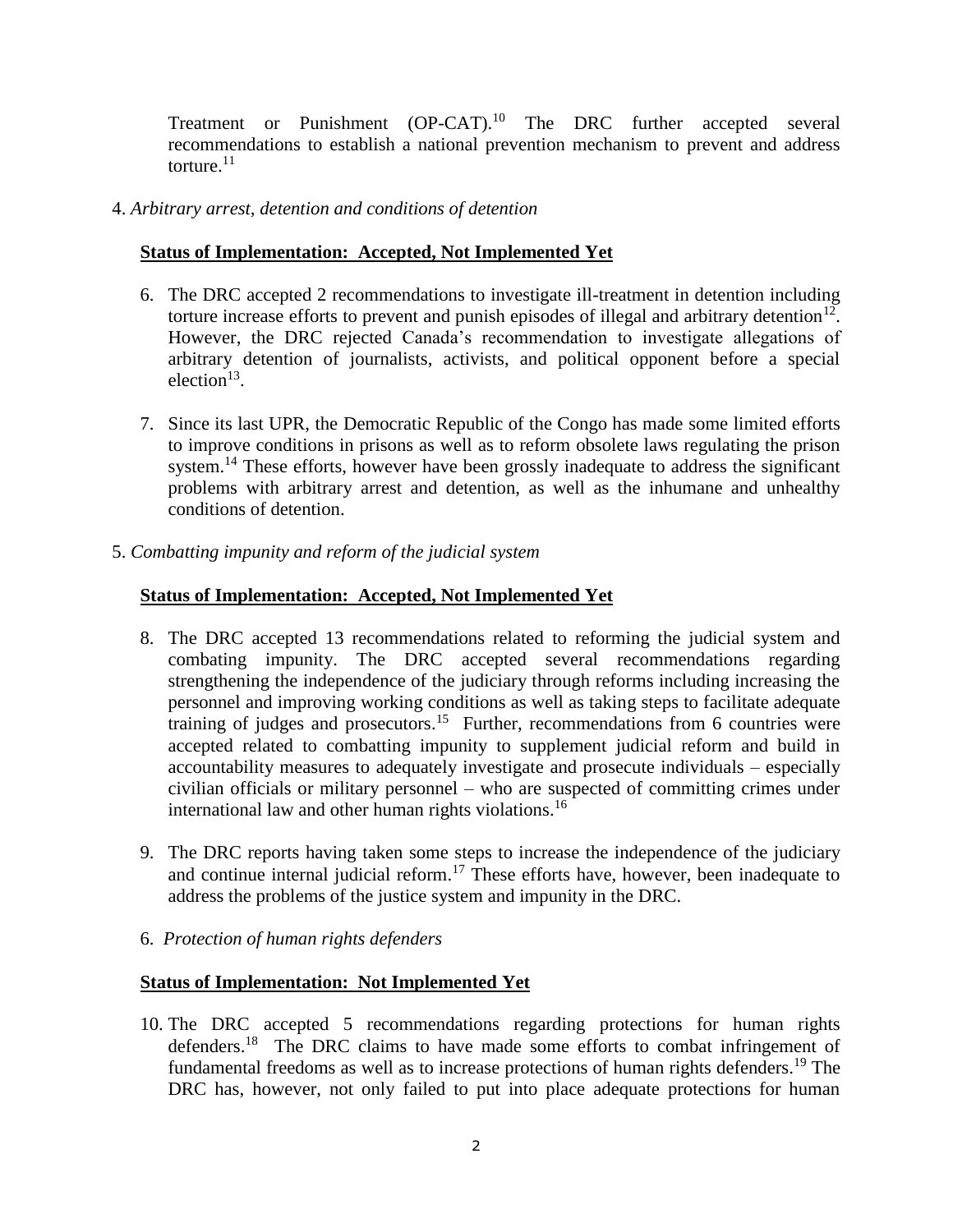rights defenders but rather increased harassment of civil society activists since the last UPR. Significantly, the DRC rejected 3 recommendations concerning adoption of a specific law to protect human rights defenders.<sup>20</sup> A bill passed by the Senate in May 2017 purported to strengthen protection for human rights defenders but contained a restrictive definition of human rights defender and strengthened the government's control over human rights groups, threatening to limit their activities.<sup>21</sup>

7. *Conditions for free expression and political participation*

### **Status of Implementation: Accepted, Not Implemented Yet**

11. The Democratic Republic of the Congo accepted 7 recommendations related to improving the conditions for free expression and political participation.<sup>22</sup> Since its last UPR, the Democratic Republic of the Congo has made only limited efforts to combat infringement of fundamental freedoms as well as increase protections of journalists and free expression.<sup>23</sup>

### **III. IMPLEMENTATION OF INTERNATIONAL HUMAN RIGHTS OBLIGATIONS**

- 12. Since 2016, the human rights situation in the DRC has worsened as the government has increasingly used violence and political repression to respond to civil society protests against President Kabila's decision to postpone elections and remain in office after the end of his constitutionally-mandated two-term limit. The most significant human rights issues included: unlawful killings; disappearances and abductions; torture and other cruel, inhuman, and degrading treatment and punishment, including sexual and gender-based violence; life-threatening conditions in prisons and detention facilities; arbitrary arrests and prolonged detention; denial of fair public trial; and corruption and a lack of transparency at all levels of government.  $24$  The United Nations Organization Stabilization Mission in the DR Congo (MONUSCO) reports the severe restrictions on freedoms of speech and the press, assembly, and association, as well as the harassment of human rights defenders and opposition leaders.<sup>25</sup> Since 2015, Congolese security forces have killed nearly 300 people engaged in peaceful protests; hundreds more have been arrested and held illegally in detention.<sup>26</sup> Moreover, widespread violence in the DRC has killed an estimated 5,000 people and forced more than 4.5 million Congolese people to be displaced from their homes. $27$
- 13. The Advocates has received direct information about violence and suppression of political opinion, freedom of expression, and freedom of assembly in DRC from survivors fleeing human rights abuses to seek asylum in the United States.<sup>28</sup> Our clients from the DRC share their stories of abduction, arrest, detention, interrogation and torture, including kicking, whipping, beating with batons, rape, and prolonged deprivation of food and water.
- 14. Our clients also report that the situation in the DRC has gotten much worse for those who are actively involved with opposition parties, as well as human rights organizations. They describe threats, intimidation, arrests, detention and restrictions on their movement in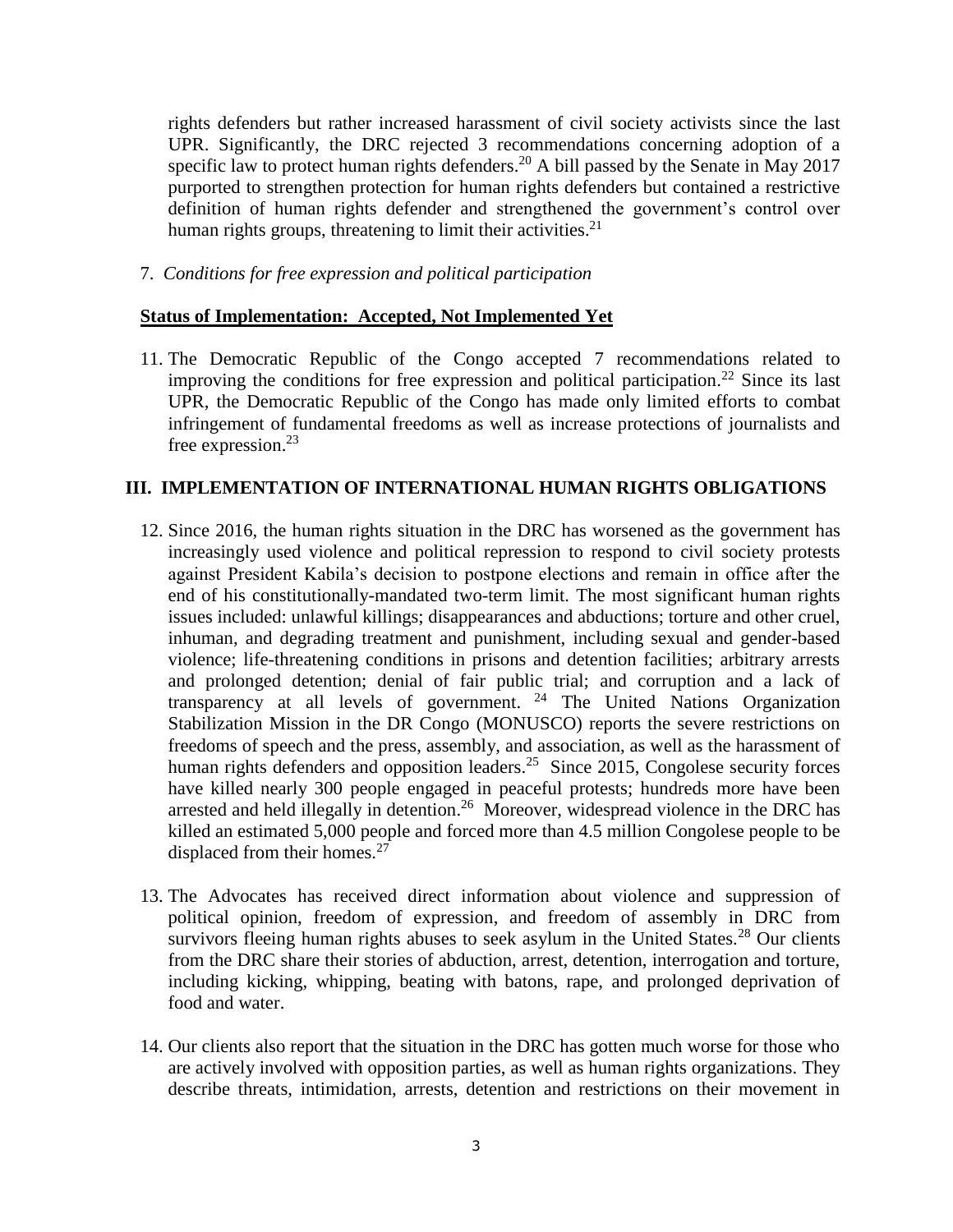violation of their rights to peaceful assembly, opinion and expression. Our clients from the DRC share stories of being accused, often arbitrarily, of supporting anti-government rhetoric and protests. While each client's case is different, their experiences confirm that the legal system and policies in DRC fail to provide individuals with adequate protection from politically-motivated violence.

#### **Right or area 12 and 13: Life, Liberty and Security of Person**

*Right or area 12.3 and 13.2 Enforced disappearances and extrajudicial executions*

- 15. State-sponsored violence appears to have increased since the last UPR, with a dramatic increase in enforced disappearances and unlawful executions by Congolese armed forces and militia groups. In 2017 alone, MONUSCO recorded 1,176 extrajudicial killings in the DRC.<sup>29</sup> The report alleged at least 89 women and 213 children among the dead.<sup>30</sup> While the Congolese armed forces were responsible for 64% of the killings, the Bana Mura militia has also carried out well-planned attacks on several villages in Kamonia territory in April and May of 2017. MONUSCO noted the Bana Mura militia's egregious use of burning, beheading, mutilating and shooting to execute the Tshokwe, Pende and Tetela ethnic groups.<sup>31</sup> The government's complicity in limiting the ethnically charged strife has reportedly empowered the militia. $32$
- 16. The Advocates' clients have described disappearances, extrajudicial executions and threats as the direct result of speaking out against the government. One client reported that she and a colleague received death threats for advocating on behalf of women and girls raped by members of the military. Soon after, the colleague was abducted by three men, including a police officer and a solider.<sup>33</sup> Another client, who was the leader of a human rights organization, was out of the country when unidentified men came to the office demanding to speak with him. When the person assigned to lead the organization in his absence identified himself, he was shot and killed.<sup>34</sup>
- 17. Many Congolese clients reported receiving threats for taking action to oppose the government. Several received multiple threatening telephone calls, which caused the client and/or the client's family to go into hiding. <sup>35</sup> Another client reported that, after he voiced his opposition to the DRC government on a radio program, he was physically attacked by several men.<sup>36</sup> He reported that his email account was hacked and he received threats over the phone. Days later, he received a message that read, "everywhere you are hiding we will find you, and you will be eliminated, traitor."<sup>37</sup>

#### *Right or area 12.5 Prohibition of torture and 13.3 Arbitrary arrest and detention*

18. The DRC security services have arrested hundreds of human rights defenders and opposition supporters, holding many of them in illegal detention for weeks or months, without charge or access to their families or lawyers.<sup>38</sup> In July 2017, 100 demonstrators were arrested during peaceful nation-wide protests urging the release of the electoral calendar.<sup>39</sup> Four demonstrators were sentenced and one journalist was detained.<sup>40</sup> On November 15, 2017, 52 people were detained by the Congolese security forces for their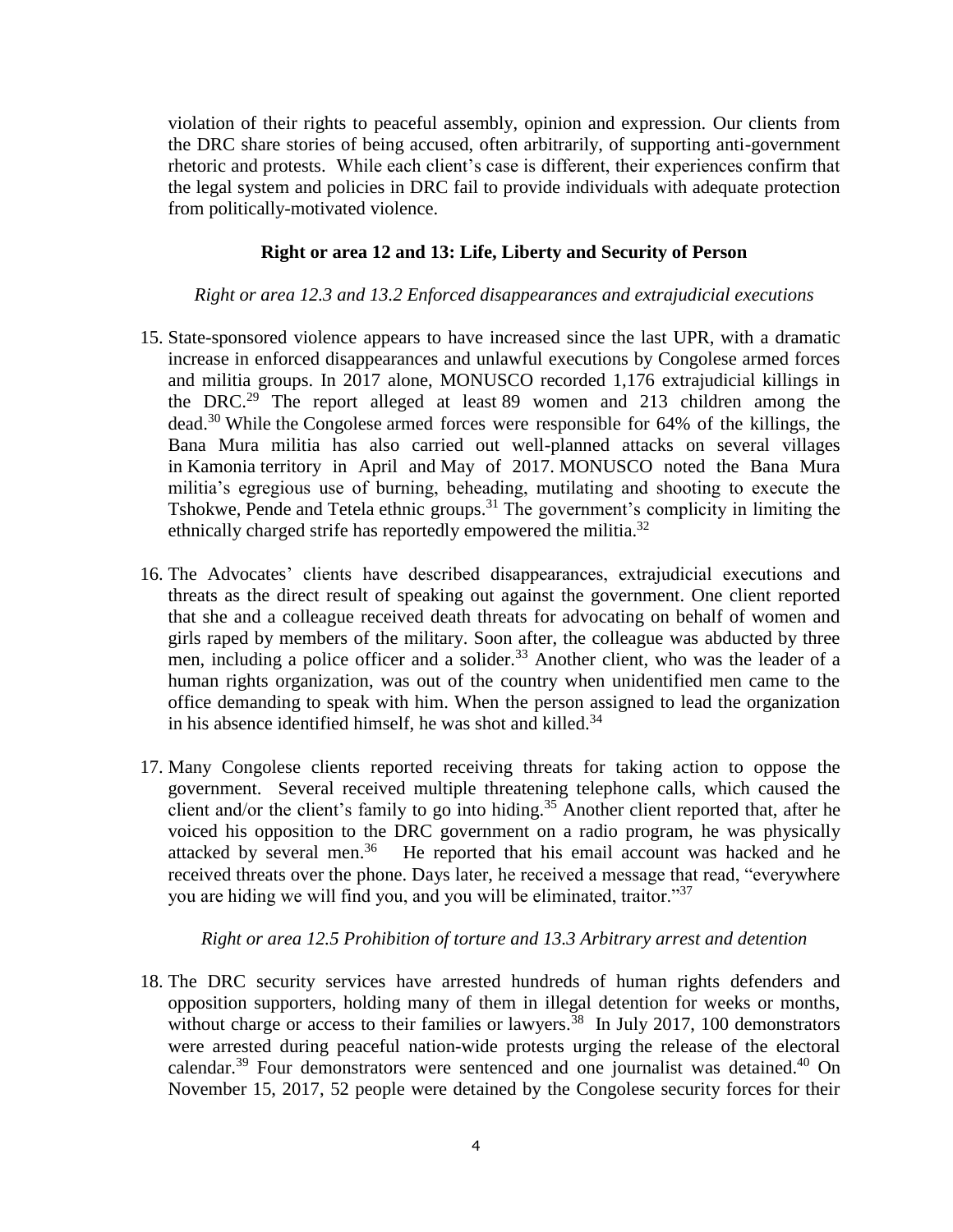involvement in small marches and demonstrations in Goma, Kasindi, Kindu, Kisangani, Kinshasa, and Idjwi. While most were released in the following days, eight protestors were detained for several months.<sup>41</sup> Arrests and detention of peaceful demonstrators has continued throughout 2018.

- 19. The Advocates has documented several accounts from clients who were arbitrarily arrested and detained in the DRC. Many of them were targeted for their active involvement in peaceful political protests. One client reported being abducted in a taxi and taken to a police facility where he was detained and tortured for about seven days. A year later, he was arrested again for intervening when police started arresting people in his neighborhood. He was arrested a third time after he again confronted police in his neighborhood and spoke up about human rights. Six police officers came to his residence at 2 am; he was detained, beaten and tortured for eight days. <sup>42</sup> Another client was similarly arrested, detained for without a hearing, beaten and tortured. Both clients were told that they were detained because their work shamed and criticized the government.<sup>43</sup>
- 20. The Advocates has documented the torture and cruel, inhuman or degrading treatment experienced by our clients by the DRC government actors. One client reported being beaten so severely during his detention that he has scars on his legs and head. The police also told the other prisoners to sodomize and urinate on him. <sup>44</sup> Another client reported that he and other detainees were whipped with batons with wires attached to them.<sup>45</sup>

### *Right or area 12.6 Conditions of detention*

- 21. Conditions of detention in the DRC do not meet the standards established by the U.N. *Standard Minimum Rules for the Treatment of Prisoners* and the *Nelson Mandela Rules*. Conditions in "most prisons" in the DRC are "harsh and lifethreatening".<sup>46</sup> Congolese and international human rights organizations have reported that the detention conditions in the two official prisons in Kinsasha (the central Makala and the Ndolo military prison) as "subhuman" and life-threatening.<sup>47</sup> The Makala prison, which has capacity for 1,500, housed 8,000 inmates in May of 2017 and 8,220 in June of  $2017<sup>48</sup>$  In addition to overcrowding, reports document urine stained corridors, unemptied septic tanks, and the lack of water for showers.<sup>49</sup>
- 22. Several of our clients have shared their firsthand experiences with deplorable conditions of detention. One client reported being held in a small cell with seven other people. For the first two days of detention, they were given no food or water.<sup>50</sup> Another client was detained for several days under harsh conditions, including being forced to sleep on the floor. $51$

### **Right or area 15.1 Administration of justice & fair trial and 16 Right to effective remedy, impunity**

23. The DRC is blatantly failing to meet its obligations to promptly, thoroughly, and impartially investigate and prosecute human rights violations. Authorities have taken no steps to investigate, prosecute or punish security forces or other government officials who committed human rights abuses.<sup>52</sup> Judicial institutions are compromised by widespread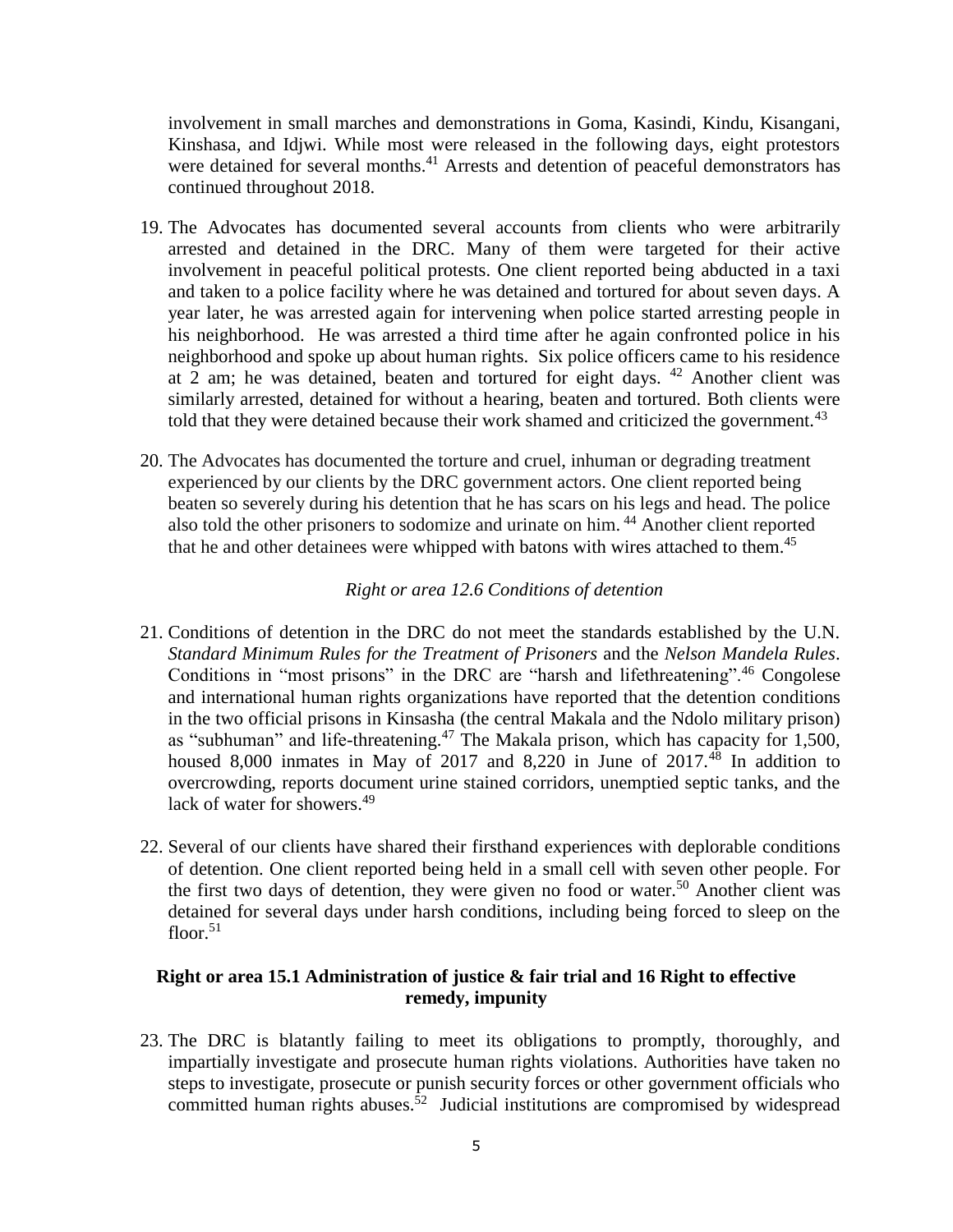corruption, as well as lack of finances and basic infrastructure.<sup>53</sup> Judges are also subject to political influence and face repercussions for maintaining independence. For example, in July 2017, armed men shot and nearly killed a judge who refused to hand down a ruling against an opposition leader.<sup>54</sup>

24. The Advocates' clients report witnessing widespread impunity for human rights abuses in the DRC. When one client tried to report the death threats he was receiving to the township police chief official, no action was taken; he was simply told to "be careful".<sup>55</sup>

### **Right or area 14.3 Freedom of opinion and expression, 14.4 Right to peaceful assembly and 14.5 Freedom of association**

- 25. The DRC Government systematically targets civil society organizations, human rights defenders and journalists to suppress dissenting voices in the country. Human rights defenders and journalists have been subjected to physical abuse, arbitrary arrest and detention, and sexual violence by DRC security forces.<sup>56</sup> In response to peaceful protests around the electoral process organized by the youth movement Lutte pour le Changement (LUCHA) the government dispatched police to disrupt the protests in six regions, resulting in civilian injuries and arrests.<sup>57</sup> Security forces have reportedly used teargas and live bullets on civilians during several peaceful protests in 2018.<sup>58</sup>
- 26. One client described the repeated threats she experienced because she was publicly critical of the military.<sup>59</sup> Another client, an active member of a human rights group, organized several marches, protests, and petitions about human rights abuses in the DRC. He was harassed and interrogated multiple times and believes that the government had blacklisted him.<sup>60</sup>

### **Right or area 18 Right to participate in public affairs and right to vote**

27. The DRC has postponed constitutionally mandated national elections for two years, with elections now scheduled for December 23, 2018. Under the agreement to work towards a national electoral process signed in December 2016, millions of Congolese living in diaspora are eligible to register to vote in the  $2018$  elections.<sup>61</sup> In spite of statements by the head of the electoral commission (CENI) that diaspora voter registration would begin in July  $2018$ ,  $62$  the diaspora community in the U.S. reports that the government of the DRC is not complied with electoral law and provided the opportunity to register to vote.<sup>63</sup>

### **V. RECOMMENDATIONS**

- 28. This stakeholder report suggests the following recommendations for the Government of the DRC:
- Take immediate action to address human rights violations and serious crimes, including releasing detained political leaders, civil society activists, students, and journalists.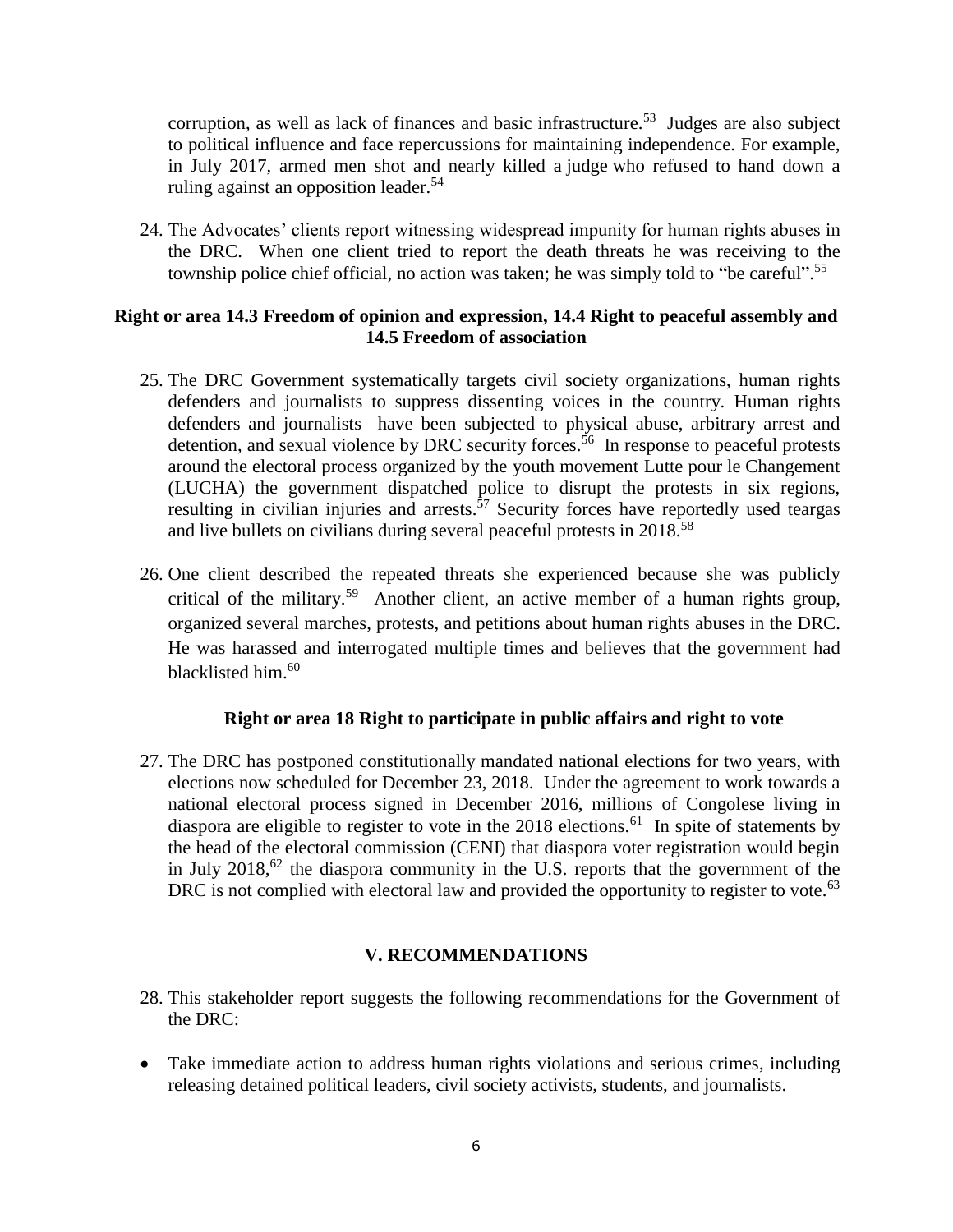- Adopt a law on the protection of human rights defenders and protect, in both law and in practice, the victims and witnesses of human rights violations.
- Establish an independent mechanism for investigating complaints of torture or illtreatment at the hands of members of police or security forces ensuring that law enforcement officials continue to receive investigative training in accordance with the Istanbul Protocol.
- Ensure that confessions obtained under torture are systematically rejected by the courts.
- Continue prison reform efforts and ensure conditions of all detention comply with the Nelson Mandela Rules, particularly with respect to overcrowding, access to food and water, adequate sanitation, and medical care.
- Take the necessary steps to ensure that legal systems and policies are in full compliance with the DRC's international obligations with respect to freedom of assembly, association and expression and ensure that journalists and human rights defenders are free to carry out their work independently and without fear of persecution or intimidation.
- Take necessary steps to train judges, lawyers and prosecutors on international standards.
- Combat impunity by thoroughly and impartially investigating and prosecuting crimes committed by State actors, hold offenders accountable, and ensure appropriate compensation for victims of such crimes.
- Commit to a free and open political environment so that all political parties can legally campaign and participate in elections.
- Provide Congolese citizens in diaspora adequate opportunities to participate effectively in national elections in accordance with electoral and constitutional law.

<sup>1</sup> *2RP: Responses to Recommendations & Voluntary Pledges: Democratic Republic of Congo* (April 29, 2014), Also available online at [https://www.upr-info.org/sites/default/files/document/congo\\_democratic\\_republic/session\\_19\\_-](https://www.upr-info.org/sites/default/files/document/congo_democratic_republic/session_19_-_april_2014/recommendations_and_pledges_drc_2014.pdf) [\\_april\\_2014/recommendations\\_and\\_pledges\\_drc\\_2014.pdf](https://www.upr-info.org/sites/default/files/document/congo_democratic_republic/session_19_-_april_2014/recommendations_and_pledges_drc_2014.pdf)

<sup>2</sup>*Report of the Working Group on the Universal Periodic Review: Democratic Republic of the Congo* (April 29, 2014), U.N. Doc. A/HRC/27/5. ¶ 136.3 Take appropriate steps to ratify various international treaties including the Second Optional Protocol to the International Covenant on Civil and Political Rights, aiming at the abolition of the death penalty (ICCPR-OP-2) and OP-CEDAW (Romania); ¶ 136.4 Abolish the death penalty in law and ratify ICCPR-OP-2 (France); ¶ 136.5 Remove the death penalty from its criminal statutes and ratify ICCPROP- 2 (Australia); ¶ 136.6 Abolish the death penalty and ratify ICCPR-OP-2 (Germany); ¶ 136.7 Ratify ICCPR-OP-2 and provide for the de jure abolition of the death penalty (Hungary); ¶ 136.8 Abolish the death penalty and sign and ratify ICCPR-OP-2 (Portugal); ¶ 136.12 Undertake constitutional and legislative reforms aimed at the full abolition of the death penalty (Spain); ¶ 136.13 Amend the Criminal Code as to abolish the death penalty (the former Yugoslav Republic of Macedonia); ¶ 136.14 Adopt a law abolishing the death penalty (Togo); ¶ 136.15 Adopt a law to abolish the death penalty (Benin); ¶ 136.16 Ensure the implementation of an official moratorium on all executions, commuting death penalty sentences by imprisonment periods, with a view to the definitive abolition of the death penalty (Uruguay); ¶ 136.17 Take all necessary measures to implement the commitment to abolish the death penalty (Argentina); ¶ 136.18 Take again into consideration the possibility to soon abolish the de jure death penalty (Italy); ¶ 136.19 Intensify its efforts to establish an official moratorium on the use of the death penalty with a view to abolishing it, and in the meantime immediately remove all provisions on national laws which are in breach of international human rights law (Lithuania); ¶ 136.20 Adopt a law abolishing the death penalty (Montenegro); ¶ 136.21 Abolish the death penalty in order to allow abolitionist countries to consider the possibility of extraditing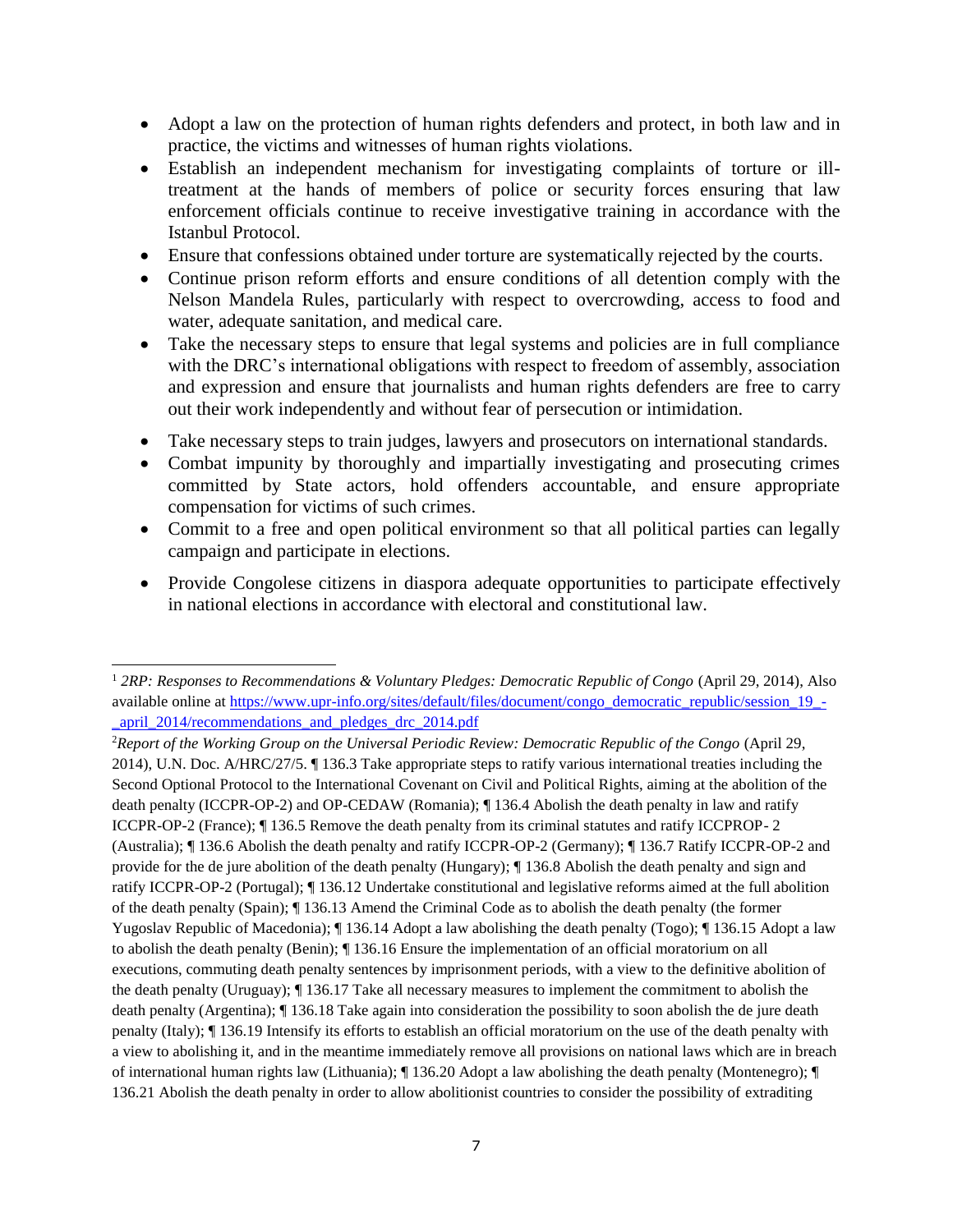persons suspected of having committed crimes in the Democratic Republic of the Congo (Rwanda); Also available online at https://www.ohchr.org/EN/HRBodies/UPR/Pages/CDindex.aspx

<sup>3</sup> *Report of the Working Group on the Universal Periodic Review: Democratic Republic of the Congo* (April 29, 2014), U.N. Doc. A/HRC/27/5. ¶ 136.22 Ensure the speedy adoption of the law on protection of human rights defenders by the Parliament and its immediate and effective implementation (Czech Republic); ¶ 136.23 Adopt a law on the protection of human rights defenders (Mali); ¶ 136.24 Combat violations and violence against human rights defenders, particularly by adopting a law protecting them (France); Also available online at <https://www.ohchr.org/EN/HRBodies/UPR/Pages/CDindex.aspx>

<sup>4</sup> *Report of the Working Group on the Universal Periodic Review: Democratic Republic of the Congo* (April 29, 2014), U.N. Doc. A/HRC/27/5. ¶ 136.36 Investigate without delay allegations of arbitrary detention of journalists, activists and political opponents and report before the holding of the local elections (Canada); ¶ 136.37 Free all persons arrested as a result of their political opinion or because they took part in peaceful demonstrations, and ensure that charges against them are dismissed (Belgium); ¶ 136.38 Ensure the full enjoyment of freedom of expression and of the press by removing all of the restrictions imposed, including by decriminalizing defamation, in accordance with its obligations under ICCPR and its commitment taken during the previous review (Estonia). Also available online at<https://www.ohchr.org/EN/HRBodies/UPR/Pages/CDindex.aspx>

<sup>5</sup> *Report of the Working Group on the Universal Periodic Review: Democratic Republic of the Congo* (April 29, 2014), U.N. Doc. A/HRC/27/5. ¶ 133.1 Take necessary steps to ratify or accede to major international human rights instruments which are still outstanding (Lesotho); ¶ 133.4 Ratify the Optional Protocol to the International Covenant on Economic, Social and Cultural Rights (Portugal); ¶ 133.14 Facilitate shortly the visit of the Special Rapporteur on the situation of human rights defenders (Uruguay); Also available online at <https://www.ohchr.org/EN/HRBodies/UPR/Pages/CDindex.aspx>

<sup>6</sup> *Report of the Working Group on the Universal Periodic Review: Democratic Republic of the Congo* (April 29, 2014), U.N. Doc. A/HRC/27/5. ¶ 133.2 Ratify the International Convention for the Protection of All Persons from Enforced Disappearance (CPED) (Tunisia); ¶ 133.3 Ratify CPED (France); Also available online at <https://www.ohchr.org/EN/HRBodies/UPR/Pages/CDindex.aspx>

<sup>7</sup> *Report of the Working Group on the Universal Periodic Review: Democratic Republic of the Congo* (April 29, 2014), U.N. Doc. A/HRC/27/5. ¶ 133.12 Ensure sufficient resources so that the National Human Rights Commission (NHRC) can fully carry out its mandate (Republic of Korea); ¶ 133.13 Attend to the appointment of members of the NHRC to enable it to commence its work (Zimbabwe);  $\P$  134.20 Accelerate its efforts to establish the national human rights institution in line with the Paris Principles (Tunisia);  $\P$  134.21 Complete the nomination of members of the NHRC with a view to render it operational, if not done so yet (Niger); ¶ 134.22 Operationalize the NHRC and strengthen its capabilities in the technical, human and financial fields for better protection of human rights (Morocco); ¶ 134.23 Continue efforts for the establishment of a national human rights institution with an "A" status in conformity with the Paris Principles (Portugal); ¶ 134.24 Establish a national human rights commission, provide it with necessary resources for its proper functioning and ensure its conformity with the Paris Principles (France);  $\P$ 134.25 Speed up its efforts to ensure the functioning of the Commission in accordance with the Paris Principles on national human rights institutions (Indonesia); Also available online at

https://www.ohchr.org/EN/HRBodies/UPR/Pages/CDindex.aspx

<sup>8</sup> *Report of the Working Group on the Universal Periodic Review: Democratic Republic of the Congo* (April 29, 2014), U.N. Doc. A/HRC/27/5. ¶ 133.15 Increase efforts to prevent and punish episodes of extrajudicial executions and illegal or arbitrary detentions (Italy); ¶ 134.49 Adopt measures to prevent the possibility of extrajudicial executions and to fully prevent the use of torture by State Security Forces (Spain); Also available online at <https://www.ohchr.org/EN/HRBodies/UPR/Pages/CDindex.aspx>

<sup>9</sup> *Report of the Working Group on the Universal Periodic Review: Democratic Republic of the Congo* (April 29, 2014), U.N. Doc. A/HRC/27/5. ¶ 134.121 Investigate, prosecute and punish all cases of summary and extrajudicial executions, and provide adequate compensation to victims (Chile); Also available online at <https://www.ohchr.org/EN/HRBodies/UPR/Pages/CDindex.aspx>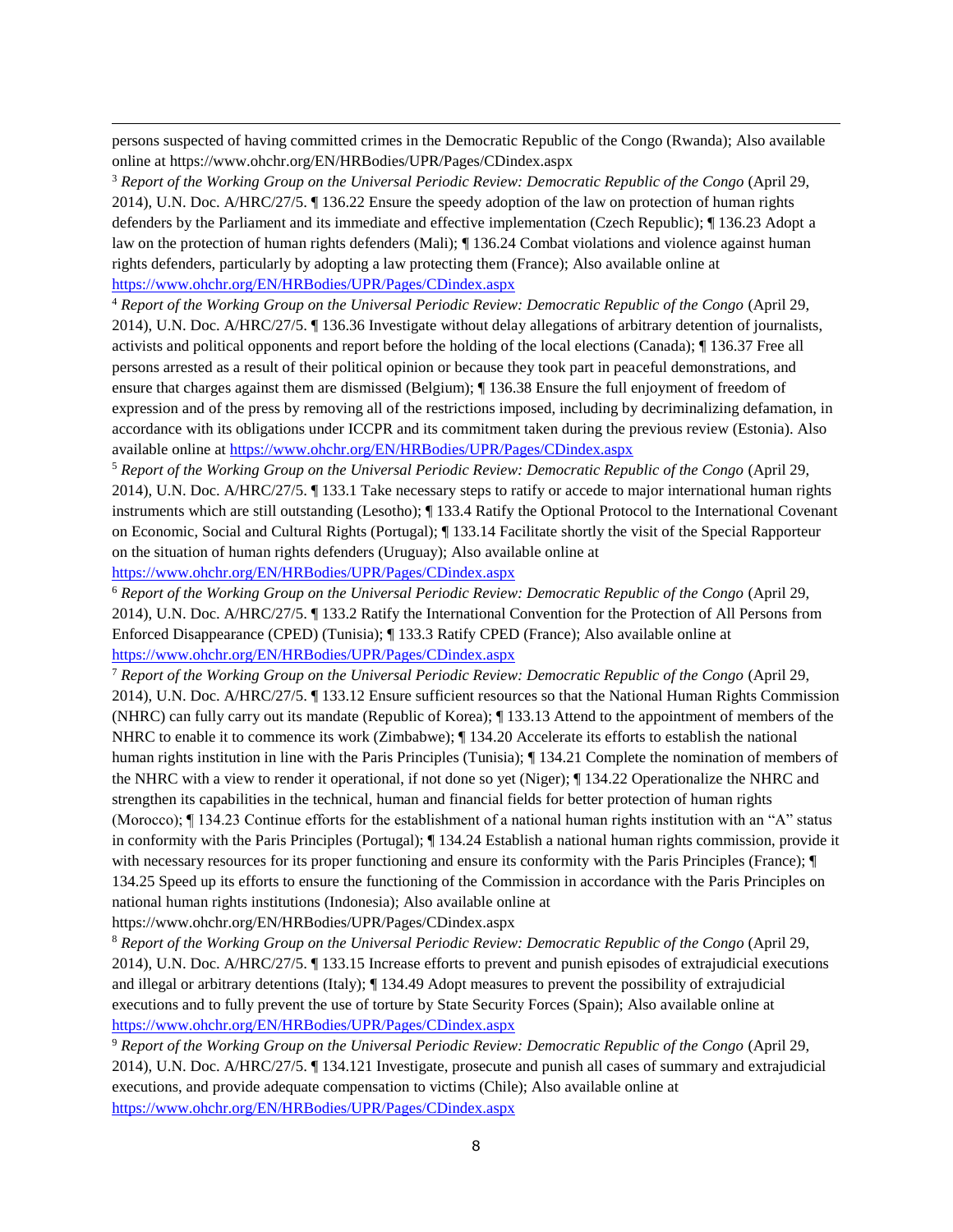<sup>10</sup> *Report of the Working Group on the Universal Periodic Review: Democratic Republic of the Congo* (April 29, 2014), U.N. Doc. A/HRC/27/5. ¶ 134.27 Implement article 3 of the Optional Protocol to the Convention against Torture and other Cruel, Inhuman or Degrading Treatment or Punishment (OP-CAT) and immediately establish an independent national mechanism for the prevention of torture with the mandate to visit all places of detention (Czech Republic); ¶ 134.30 Establish the national mechanism for the prevention of torture under OP-CAT and appoint an independent and qualified expert, provided with necessary resources to exercise its mandate (Uruguay); Also available online at<https://www.ohchr.org/EN/HRBodies/UPR/Pages/CDindex.aspx>

<sup>11</sup> *Report of the Working Group on the Universal Periodic Review: Democratic Republic of the Congo* (April 29, 2014), U.N. Doc. A/HRC/27/5. ¶ 134.28 Continue working towards the establishment of a national mechanism for the prevention of torture (Guatemala); ¶ 134.29 Establish a national preventive mechanism to prevent torture (South Sudan); Also available online at<https://www.ohchr.org/EN/HRBodies/UPR/Pages/CDindex.aspx>

<sup>12</sup> *Report of the Working Group on the Universal Periodic Review: Democratic Republic of the Congo* (April 29, 2014), U.N. Doc. A/HRC/27/5. ¶ 134.50 Investigate all cases of torture and ill-treatment in detention, as recommended previously (Austria); ¶ 133.15 Increase efforts to prevent and punish episodes of extrajudicial executions and illegal or arbitrary detentions (Italy); Also available online at

<https://www.ohchr.org/EN/HRBodies/UPR/Pages/CDindex.aspx>

<sup>13</sup> *Report of the Working Group on the Universal Periodic Review: Democratic Republic of the Congo* (April 29, 2014), U.N. Doc. A/HRC/27/5; ¶ 136.36 Investigate without delay allegations of arbitrary detention of journalists, activists and political opponents and report before the holding of the local elections (Canada); Also available online a[t https://www.ohchr.org/EN/HRBodies/UPR/Pages/CDindex.aspx](https://www.ohchr.org/EN/HRBodies/UPR/Pages/CDindex.aspx)

<sup>14</sup> *National Report: Democratic Republic of the Congo* (April 28 – May 9, 2014), U.N. Doc.

A/HRC/WG.6/19/COD/1; ¶ 39. The Democratic Republic of the Congo is concerned to improve living conditions in prisons. Therefore, the Minister of Justice and Human Rights issued Judicial Organization Order No. 029/CAB/MIN/J&DH/2013 of 28 January 2013 concerning the establishment, organization and functioning of local budget management oversight committees for provincial central prisons and detention camps. The Order introduces significant innovations to prisons management in that it establishes a committee in every prison for the administration of resources allocated to the nutrition of prisoners. ¶ 40. In the interest of good governance, administration committees are composed of the Provincial Governor or his representative; the Public Prosecutor; the Head of the Provincial Division of Justice; the Prison Warden and two civil society representatives. ¶ 41. With regard to infrastructure and with a view to solving the problem of prison overcrowding, the Democratic Republic of the Congo, with the support of partners, has refitted and constructed prisons. Notably, it has done so in Goma prison, Dungu prison in Province Orientale and Makala prison in Kinshasa as well as in Ndolo military prison in Kinshasa and Angenga military prison in Equateur. Nevertheless, with regard to the obsolete laws regulating the prison system, it should be noted that the Democratic Republic of the Congo is currently engaged in a prison reform process with priority emphasis being given to the revision of Decree Law of 17 September 1965 concerning the prison system and the training of prison staff. Seventeen prison directors have been redeployed in the context of the reform and restructuring of the Prison Administration., Also available online at

<https://www.ohchr.org/EN/HRBodies/UPR/Pages/CDindex.aspx>

<sup>15</sup> *Report of the Working Group on the Universal Periodic Review: Democratic Republic of the Congo* (April 29, 2014), U.N. Doc. A/HRC/27/5. ¶ 133.19 Strengthen the capacities of the judiciary, including by increasing the personnel and improving its working conditions (Luxembourg); ¶ 134.107 Take further steps to strengthen the independence of the judiciary, including by allocating sufficient resources and adequate training to judges and prosecutors (Thailand); ¶ 134.114 Take measures to complete the reforms in the judicial system and in the defense and security sectors (Djibouti); ¶ 134.124 Strengthen efforts to enhance the capacities of law enforcement agencies and judicial organs (Ethiopia). Also available online at

<https://www.ohchr.org/EN/HRBodies/UPR/Pages/CDindex.aspx>

<sup>16</sup> *Report of the Working Group on the Universal Periodic Review: Democratic Republic of the Congo* (April 29, 2014), U.N. Doc. A/HRC/27/5. ¶ 134.120 Continue the efforts to attain the respect for the rights and fundamental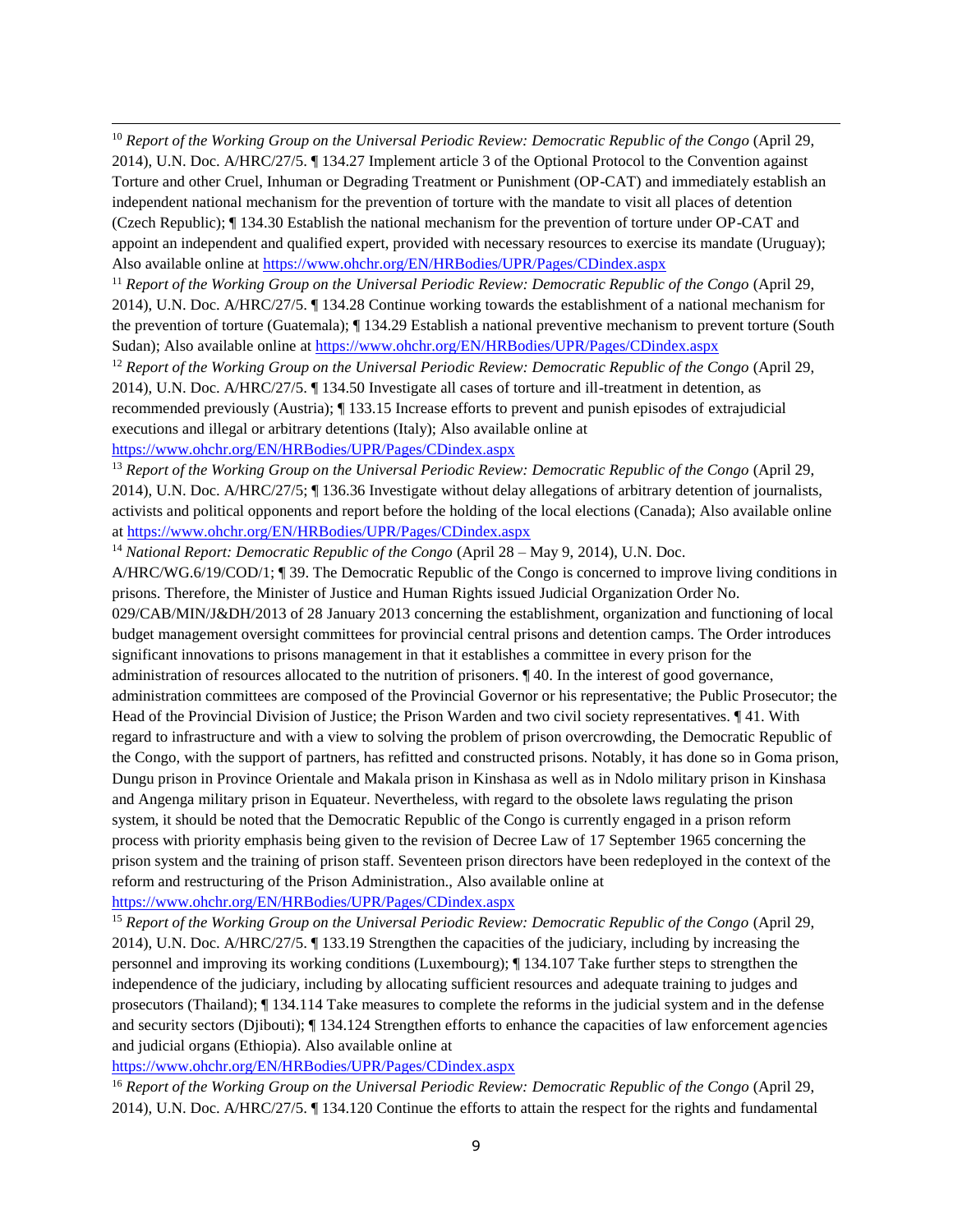freedoms of the entire population, and adopt all necessary measures to guarantee the fight against impunity of perpetrators of crimes, acts of violence and all human rights violations (Argentina); ¶ 134.117 Continue strengthening the judicial system in order to put a real end to impunity for human rights violations (Republic of Korea); ¶ 134.118 Pursue its efforts to improve its justice system and its commitment to fight against impunity (Timor-Leste); ¶ 134.122 Take necessary measures to ensure that individuals suspected of committing crimes under international law and other serious human rights violations are thoroughly investigated and brought to justice (Botswana); ¶ 134.123 Ensure that civilian officials or military personnel implicated in providing support to foreign or Congolese armed groups responsible for crimes against humanity are suspended from their positions, investigated and appropriately prosecuted (Croatia); Also available online at

#### <https://www.ohchr.org/EN/HRBodies/UPR/Pages/CDindex.aspx>

<sup>17</sup> *National Report: Democratic Republic of the Congo* (April 28 – May 9, 2014), U.N. Doc.

A/HRC/WG.6/19/COD/1; ¶ 43. In the Democratic Republic of the Congo, the High Council of the Judiciary, which is the sole management body of the judiciary, is made up exclusively of judges. It meets on an annual basis in order to examine all issues relating to the functioning of the judiciary and formulates draft decisions for approval by the President of the Republic. ¶ 44. In order to strengthen the independence of the judiciary, the salaries of all 3,750 civilian and military judges were increased by 20 per cent, on average, in 2011. Moreover, the Democratic Republic of the Congo has taken a number of steps in order to strengthen the capacities of the law enforcement agencies and the judicial organs, by continuing to establish special courts, including commercial, labour and juvenile courts; by the creation of a judicial support unit within the military justice system, which is currently being tested in the East; and by the appointment of judges by a number of presidential decrees on 1 June 2013, in order to make the newlycreated magistrates', commercial, juvenile and labour courts operational.¶ 45. The Democratic Republic of the Congo is continuing to reform the judicial system and the defence and security sector. A number of initiatives have been taken in this context, including: • With regard to reform of the judicial system, on the one hand the following laws have been promulgated: Organizational Act No. 13/011-B of 11 April 2013 on the organization, functioning and competence of ordinary courts; Organizational Act; Moreover, the High Court of Justice has been divided to form three new Courts, namely the Council of State, the Court of Cassation and the Constitutional Court, and juvenile and labour courts have been established; Also available online at

### <https://www.ohchr.org/EN/HRBodies/UPR/Pages/CDindex.aspx>

<sup>18</sup> *Report of the Working Group on the Universal Periodic Review: Democratic Republic of the Congo* (April 29, 2014), U.N. Doc. A/HRC/27/5. ¶ 134.26 Ensure that human rights defenders can exercise their rights without interference and ensure the effective establishment of the NHRC (Switzerland); ¶ 134.52 Take necessary measures to prevent any threat against human rights defenders and ensure their effective protection (Spain); ¶ 134.53 Adopt as soon as possible the law protecting human rights defenders (Sweden); ¶ 134.54 Take adequate measures for better protecting human rights defenders and journalists (Djibouti); ¶ 134.131 Take all necessary steps to ensure freedom of the media and duly address all cases of restrictions on the media (Slovakia); Also available online at <https://www.ohchr.org/EN/HRBodies/UPR/Pages/CDindex.aspx>

#### <sup>19</sup> *National Report: Democratic Republic of the Congo* (April 28 – May 9, 2014), U.N. Doc.

A/HRC/WG.6/19/COD/1; ¶ 46. The Democratic Republic of the Congo has made efforts to protect journalists and human rights defenders, freedom of expression and association and the right to peaceful demonstration and to punish infringements of these fundamental freedoms. In this context, it is appropriate to mention the following legislation: Organizational Act No. 11/001 of 10 January 2011 concerning the organization, powers and functioning of the High Council for Broadcasting and Communications (CSAC); Act No. 13/011 of 21 March 2013 concerning the establishment, organization and functioning of the National Human Rights Commission; Decree No. 09/35 of 12 August 2009 concerning the establishment, organization and functioning of the Human Rights Liaison Entity in the Democratic Republic of the Congo; and Ministerial Order No. 219/CAB/MIN/J&DH/2011 of 13 June 2011 on the establishment, organization and functioning of the Protection Unit for Human Rights Defenders, pending the adoption of the bill on the protection of human rights defenders. The eastern territories formerly in rebel hands have posed considerable challenges for the protection of human rights defenders. ¶ 47. Political parties exercise their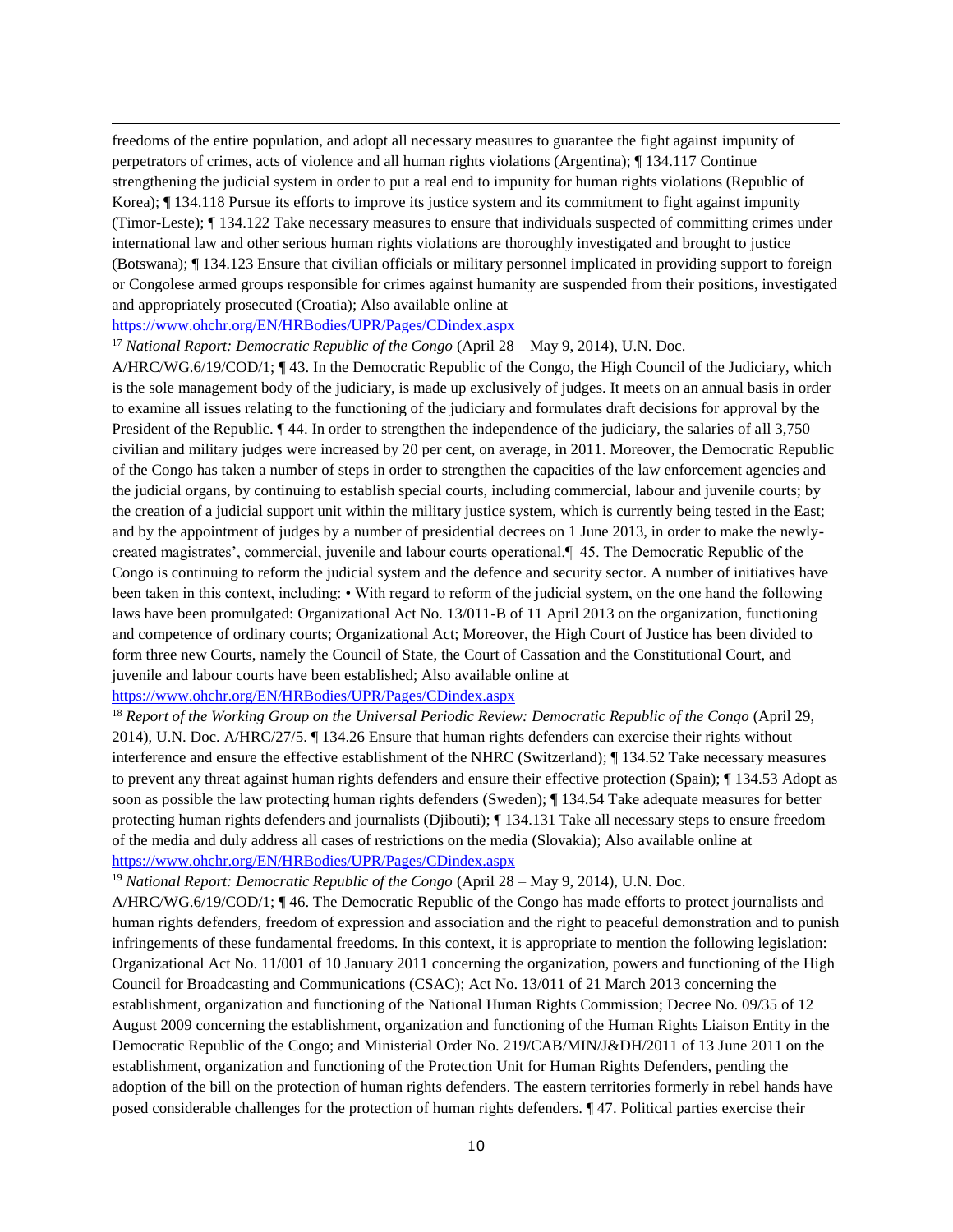rights to freedom of expression, association and to peaceful assembly freely, in accordance with the law in force. To date, 451 political parties are registered with the Ministry of the Interior.; Also available online at <https://www.ohchr.org/EN/HRBodies/UPR/Pages/CDindex.aspx>

<sup>20</sup>*Report of the Working Group on the Universal Periodic Review: Democratic Republic of the Congo* (April 29, 2014), U.N. Doc. A/HRC/27/5. ¶ 136.22 Ensure the speedy adoption of the law on protection of human rights defenders by the Parliament and its immediate and effective implementation (Czech Republic); 136.23 Adopt a law on the protection of human rights defenders (Mali); ¶ 136.24 Combat violations and violence against human rights defenders, particularly by adopting a law protecting them (France); Also available online at <https://www.ohchr.org/EN/HRBodies/UPR/Pages/CDindex.aspx>

<sup>21</sup> Amnesty International, *Amnesty International Report: Democratic Republic of Congo 2017/2018,* 2018, [https://www.amnesty.org/en/countries/africa/democratic-republic-of-the-congo/report-democratic-republic-of-the](https://www.amnesty.org/en/countries/africa/democratic-republic-of-the-congo/report-democratic-republic-of-the-congo/)[congo/](https://www.amnesty.org/en/countries/africa/democratic-republic-of-the-congo/report-democratic-republic-of-the-congo/) (last visited October 3, 2018).

<sup>22</sup> *Report of the Working Group on the Universal Periodic Review: Democratic Republic of the Congo* (April 29, 2014), U.N. Doc. A/HRC/27/5. ¶ 133.20 Implement recommendations of the 2011 international election observation missions with special emphasis on the enhancement of equal participation of women in political life (Czech Republic); ¶ 133.21 Respect and promote the democratic principle of the right to participate in public and political life without discrimination, so that everyone can pursue their activities freely and without fear of intimidation (Germany); ¶ 134.132 Assure transparent and credible elections by ensuring freedom of peaceful assembly and expression for all persons, including members of political parties, candidates and members of the press (United States of America); ¶ 134.133 Bring all perpetrators of violence against journalists and human rights defenders to justice and ensure that journalists and human rights activists are able to pursue their activities, including by expressing criticism of government policies, without intimidation and harassment (Austria); ¶ 134.134 Ensure that the freedoms of expression and peaceful assembly are respected in conformity with international standards and that members of political parties, journalists and human rights activists are able to exercise their activities and to criticize the Government without being subject to intimidation, reprisals or harassment (Belgium); ¶ 134.135 Enhance the engagement towards increasing the role of civil society, especially by widening the space for political debate and ensuring the right of human rights defenders, opposition parties and journalists to freely carry out their activities (Italy); ¶ 134.136 Ensure that the rights to freedom of expression and peaceful assembly are respected and all citizens, including journalists and human rights defenders, are able to pursue their activities without intimidation (Romania); Also available online at<https://www.ohchr.org/EN/HRBodies/UPR/Pages/CDindex.aspx> <sup>23</sup> See Footnote 20

<sup>24</sup> U.S. Department of State, *Democratic Republic of the Congo: Country Report on Human Rights Practices for*  2017 (2017)[, http://www.state.gov/j/drl/rls/hrrpt/humanrightsreport/index.htm?year=2017&dlid=276987](http://www.state.gov/j/drl/rls/hrrpt/humanrightsreport/index.htm?year=2017&dlid=276987) (last visited October 3, 2018).

<sup>25</sup>UN Security Council, *Report of the Secretary-General on the United Nations Organization Stabilization Mission in the Democratic Republic of the Congo*, October 2, 2017,

<https://monusco.unmissions.org/sites/default/files/n1729873.pdf> (last visited October 3, 2018). See also U.S. Department of State, *Democratic Republic of the Congo 2014 Human Rights Report*,

<https://www.state.gov/documents/organization/236558.pdf> (last visited October 3, 2018)

<sup>26</sup> Ida Sawyer, *Overview of the Political Crisis in DR Congo and the Human Rights, Security, and Humanitarian Consequences*, Human Rights Watch, April 9, 2018, [https://www.hrw.org/news/2018/04/09/overview-political](https://www.hrw.org/news/2018/04/09/overview-political-crisis-dr-congo-and-human-rights-security-and-humanitarian)[crisis-dr-congo-and-human-rights-security-and-humanitarian](https://www.hrw.org/news/2018/04/09/overview-political-crisis-dr-congo-and-human-rights-security-and-humanitarian) (last visited October 3, 2018).

<sup>27</sup> Human Rights Watch, *UN: DRC Congo Unfit to Serve on Rights Body*, October 13, 2017,

<https://www.hrw.org/news/2017/10/13/un-dr-congo-unfit-serve-rights-body> (last visited October 3, 2018)

<sup>28</sup> The case information presented in this submission is compiled from intake and other interviews conducted by The Advocates for Human Rights with asylum seekers from the DRC between April 2014 and September 2018 (hereinafter referred to as "Interviews conducted by The Advocates (2014-2018)"). Some details have been removed

to maintain confidentiality and to protect the identities of clients and their families.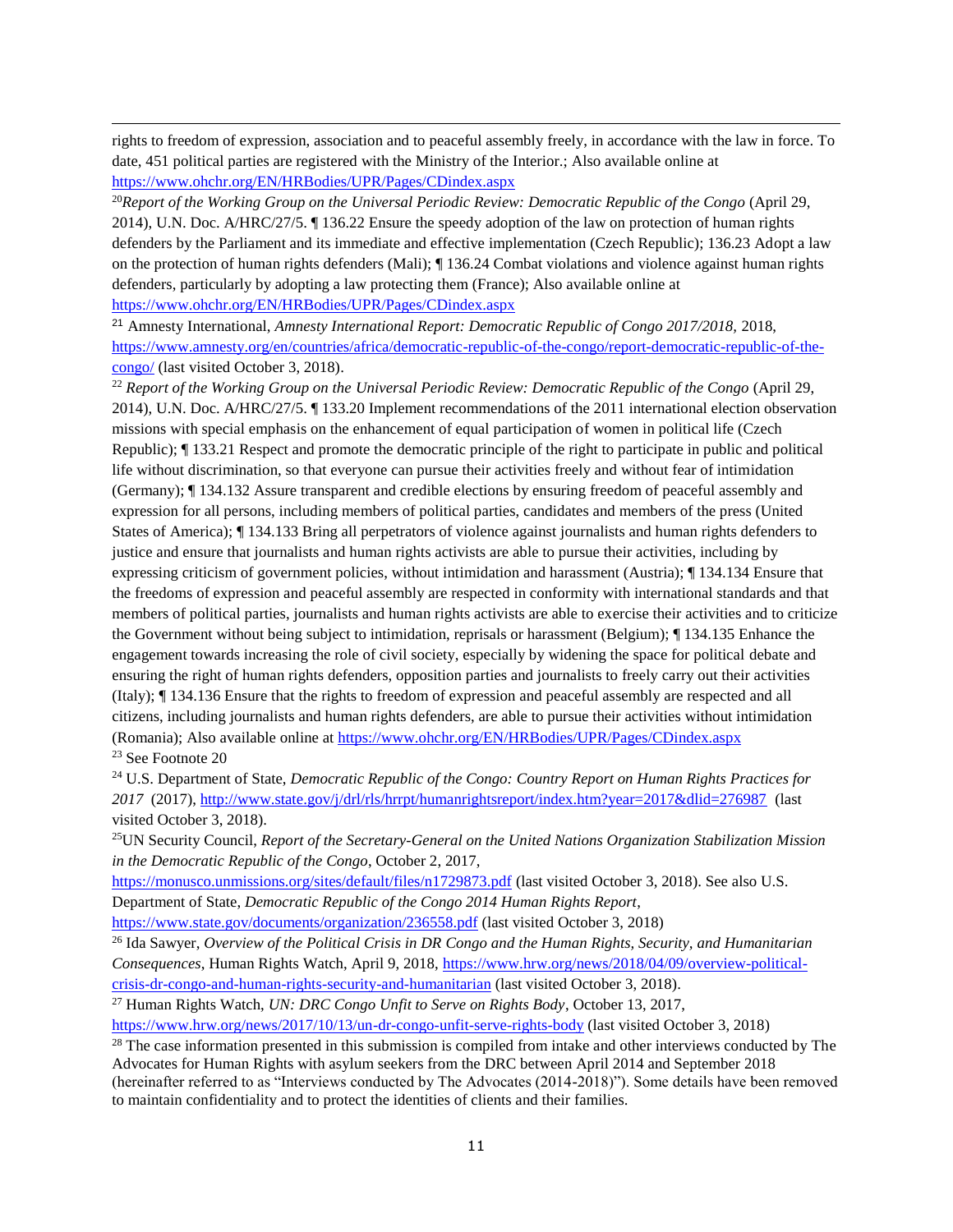<sup>29</sup> United Nations Organization Stabilization Mission in the DR Congo, *DRC: Victims' Harrowing Accounts Indicated Government Complicity in Ethnic-based Massacres in Kasai – UN Report*, August 5, 2017, [https://monusco.unmissions.org/en/drc-victims%E2%80%99-harrowing-accounts-indicate-government-complicity](https://monusco.unmissions.org/en/drc-victims%E2%80%99-harrowing-accounts-indicate-government-complicity-ethnic-based-massacres-kasai-%E2%80%93-un)[ethnic-based-massacres-kasai-%E2%80%93-un](https://monusco.unmissions.org/en/drc-victims%E2%80%99-harrowing-accounts-indicate-government-complicity-ethnic-based-massacres-kasai-%E2%80%93-un) (last visited October 3, 2018)

<sup>30</sup> United Nations Organization Stabilization Mission in the DR Congo, *DRC: Victims' Harrowing Accounts Indicated Government Complicity in Ethnic-based Massacres in Kasai – UN Report*, August 5, 2017, [https://monusco.unmissions.org/en/drc-victims%E2%80%99-harrowing-accounts-indicate-government-complicity](https://monusco.unmissions.org/en/drc-victims%E2%80%99-harrowing-accounts-indicate-government-complicity-ethnic-based-massacres-kasai-%E2%80%93-un)[ethnic-based-massacres-kasai-%E2%80%93-un](https://monusco.unmissions.org/en/drc-victims%E2%80%99-harrowing-accounts-indicate-government-complicity-ethnic-based-massacres-kasai-%E2%80%93-un) (last visited October 3, 2018)

<sup>31</sup> United Nations Organization Stabilization Mission in the DR Congo, *DRC: Victims' Harrowing Accounts Indicated Government Complicity in Ethnic-based Massacres in Kasai – UN Report*, August 5, 2017, [https://monusco.unmissions.org/en/drc-victims%E2%80%99-harrowing-accounts-indicate-government-complicity](https://monusco.unmissions.org/en/drc-victims%E2%80%99-harrowing-accounts-indicate-government-complicity-ethnic-based-massacres-kasai-%E2%80%93-un)[ethnic-based-massacres-kasai-%E2%80%93-un](https://monusco.unmissions.org/en/drc-victims%E2%80%99-harrowing-accounts-indicate-government-complicity-ethnic-based-massacres-kasai-%E2%80%93-un) (last visited October 3, 2018)

<sup>32</sup> United Nations Organization Stabilization Mission in the DR Congo, *DRC: Victims' Harrowing Accounts Indicated Government Complicity in Ethnic-based Massacres in Kasai – UN Report*, August 5, 2017,

[https://monusco.unmissions.org/en/drc-victims%E2%80%99-harrowing-accounts-indicate-government-complicity](https://monusco.unmissions.org/en/drc-victims%E2%80%99-harrowing-accounts-indicate-government-complicity-ethnic-based-massacres-kasai-%E2%80%93-un)[ethnic-based-massacres-kasai-%E2%80%93-un](https://monusco.unmissions.org/en/drc-victims%E2%80%99-harrowing-accounts-indicate-government-complicity-ethnic-based-massacres-kasai-%E2%80%93-un) (last visited October 3, 2018)

<sup>33</sup> Interviews conducted by The Advocates (2014-2018).

<sup>34</sup> Interviews conducted by The Advocates (2014-2018).

<sup>35</sup> Interviews conducted by The Advocates (2014-2018).

<sup>36</sup> Interviews conducted by The Advocates (2014-2018).

<sup>37</sup> Interviews conducted by The Advocates (2014-2018).

<sup>38</sup> Human Rights Watch, *DR Congo: Opposition Under Assault,* August 28, 2018,

<https://www.hrw.org/news/2018/08/28/dr-congo-opposition-under-assault> (last visited October 3, 2018).

<sup>39</sup> Amnesty International, *Amnesty International Report: Democratic Republic of Congo 2017/2018,* 2018, [https://www.amnesty.org/en/countries/africa/democratic-republic-of-the-congo/report-democratic-republic-of-the](https://www.amnesty.org/en/countries/africa/democratic-republic-of-the-congo/report-democratic-republic-of-the-congo/)[congo/](https://www.amnesty.org/en/countries/africa/democratic-republic-of-the-congo/report-democratic-republic-of-the-congo/) (last visited October 3, 2018).

<sup>40</sup> Amnesty International, *Amnesty International Report: Democratic Republic of Congo 2017/2018,* 2018, [https://www.amnesty.org/en/countries/africa/democratic-republic-of-the-congo/report-democratic-republic-of-the](https://www.amnesty.org/en/countries/africa/democratic-republic-of-the-congo/report-democratic-republic-of-the-congo/)[congo/](https://www.amnesty.org/en/countries/africa/democratic-republic-of-the-congo/report-democratic-republic-of-the-congo/) (last visited October 3, 2018).

<sup>41</sup> Human Rights Watch, *Democratic Republic of Congo in Crisis: The Congolese Government Is at War with Its People*, April 12, 2018,<https://www.hrw.org/blog-feed/democratic-republic-congo-crisis> (last visited October 3, 2018).

<sup>42</sup> Interviews conducted by The Advocates (2014-2018).

<sup>43</sup> Interviews conducted by The Advocates (2014-2018).

<sup>44</sup> Interviews conducted by The Advocates (2014-2018).

<sup>45</sup> Interviews conducted by The Advocates (2014-2018).

<sup>46</sup> U.S. Department of State, *Democratic Republic of the Congo: Country Report on Human Rights Practices for 2017* (2017), <http://www.state.gov/j/drl/rls/hrrpt/humanrightsreport/index.htm?year=2017&dlid=276987> (last visited October 3, 2018).

<sup>47</sup> Canada: Immigration and Refugee Board of Canada, *Democratic Republic of the Congo: Prison conditions in Kinshasa, including the treament of prisoners (2015–June 2017)*, 28 June 2017, COD105817.FE, available at: http://www.refworld.org/docid/59843b394.html [accessed 3 October 2018].

<sup>48</sup> Canada: Immigration and Refugee Board of Canada, *Democratic Republic of the Congo: Prison conditions in Kinshasa, including the treament of prisoners (2015–June 2017)*, 28 June 2017, COD105817.FE, available at: http://www.refworld.org/docid/59843b394.html [accessed 3 October 2018].

<sup>49</sup> Canada: Immigration and Refugee Board of Canada, *Democratic Republic of the Congo: Prison conditions in Kinshasa, including the treament of prisoners (2015–June 2017)*, 28 June 2017, COD105817.FE, available at: http://www.refworld.org/docid/59843b394.html [accessed 3 October 2018].